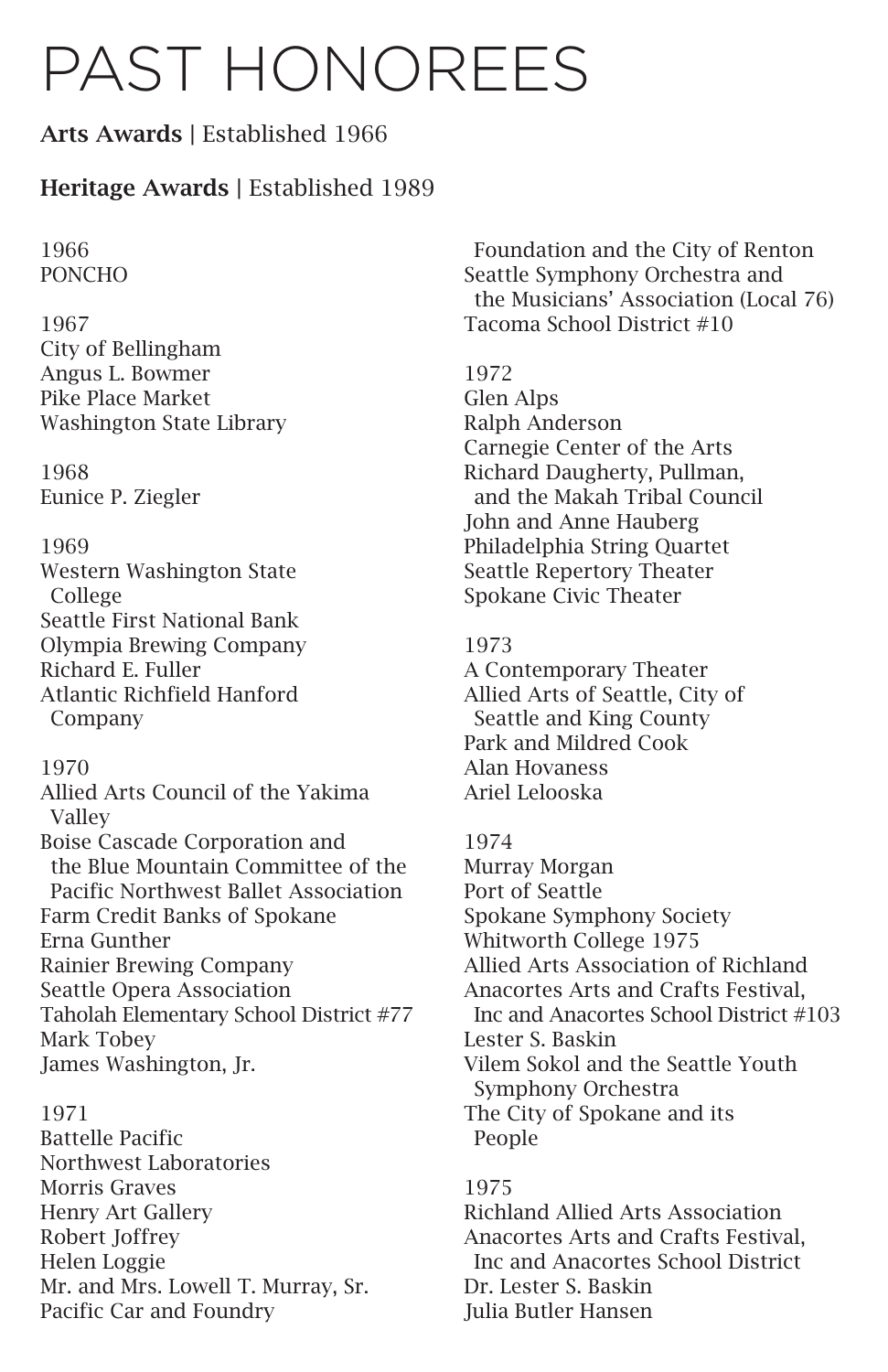Vilem Sokol and the Seattle Youth Symphony Orchestra The City of Spokane and its People

## 1976

Allied Arts Council of North Central Washington Black Arts/West Stanley Chapple Ellensburg Community Art Gallery Washington State Department of Highways Bill Holm Elida H. Kirk George Laisner Virginia and Bagley Wright

1977 No awards presented 1978 No awards presented 1979 No awards presented 1980 No awards presented 1981 No awards presented 1982 No awards presented

## 1983

Guy Anderson Kenneth Callahan The Capitol Theater Corporation Columbia Basin Allied Arts Mrs. David W. Gaiser City of Kent Safeco Insurance Company, R.M. Trafton, Chairman Virginia Shackelford WAMPUM

## 1984

Alcoa Foundation Dale Chihuly and the Pilchuck School Connoisseur Concerts Anne Gerber Jacob Lawrence

## 1985

Burlington Northern Foundation Columbia Arts Center Hans and Thelma Lehman Tacoma Actors' Guild Victor Steinbrueck George Tsutakawa

# 1986

Artists Unlimited Mr. and Mrs. Morris Alhadeff Dr. and Mrs. Elsworth Alvord, Jr. Alfredo Arreguin Ben B. Cheney Foundation The Group Theatre Old National Bank Port Angeles Symphony Jose Rambaldi

# 1987

Nelson Bently Centrum Foundation Chateau St. Michelle Dr. Solomon Katz Ramona Solberg Tacoma Youth Symphony

## 1988

Harold Balazs The Empty Space Theater LaMar Harrington Paul Horiuchi The Music and Art Foundation Ruth Slonin Kent Stowell and Francia Russell Vancouver Federal Savings Bank Victory Music The Wenatchee World

## 1989

Copper Canyon Press Gaylen Hansen Sheffield and Patricia Phelps Seattle Children's Theater Washington Trust Bank and Washington Trust Foundation Marie Bakke Bremner David Forlines Marija Franulovich Andrew George Woodrow Gifford Nhiua YiaHeu Vi Hilbert Lucy Liu Esther Mumford Ivan Novikoff Gordon Ekvail Tracie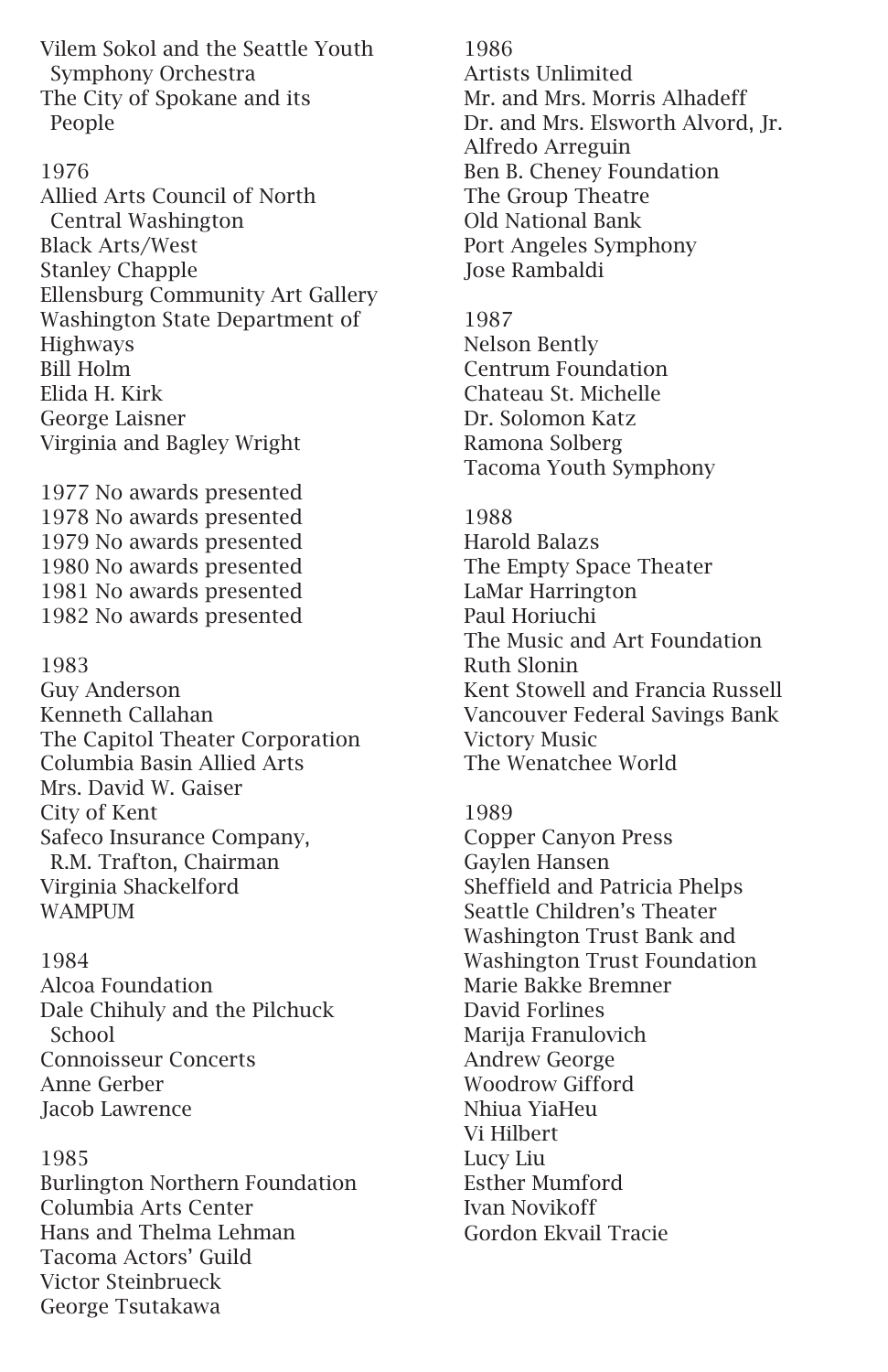1990 Cecilia Svinth Carpenter Ralph Hayes Selma Muller

#### 1991

Richard Gilkey Carole Glickfield Intiman Theater Company Moses Lake City Council Samuel Stroum Tears of Joy Theater Fred Cordova Joseph Locati Patrinell Wright

#### 1992

The Boeing Company Doris Chase Robert Helm Erasmo Gamboa Bruce (Subiyay) Miller

#### 1993

Judith Meltzer-Smith Toppenish Mural Society Joe Wheeler, Centrum Santiago Almeida Nettie Jackson Lillian Pullen

## 1994

Corporate Council for the Arts (CCA) Phillip McCracken Northwest Asian American Theater Palmer Johnson Tazue Kiyono Sasaki Emilija Tutlys

#### 1995

Mr. and Mrs. Jack Benaroya Columbia River Renaissance Art **Committee** Eastern Washington State Historical Society Elaine Timentwa Emerson Larry A. Geogre Otta Oja

#### 1996

The International Alliance of Theatrical Employees (Local 15), Studio Mechanics of the Pacific Northwest (Local 488), and Theatrical Wardrobe (Local 887) The Seattle Arts Commission The Walla Walla Foundry with Director Mark Anderson Pauline Hillaire Robert Sherwood Maria Petrish

## 1997

Phillip Levine Walla Walla Symphony Citizens of Metaline Falls Tacoma Art Museum Carlton Appelo Sara Quaempts Maria Seo Wing Luke Museum

#### 1998

Max Benjamin Hedgebrooks Writers Retreat Alan Iglitzin and the Philadelphia String Quartet Skaidrite Abolins Ed Carriere Trinidad Marquez

# 1999 Walter Graham

Jack Mackie Museum of Northwest Art Gloria Napalani Fujii Michael Vlahovich Bin-Liang Wang

#### 2000

Crossroads Youth Theater Sam Hamill Linda Oestriech Ralph Bennett Mariachi Huenachi Irene Martin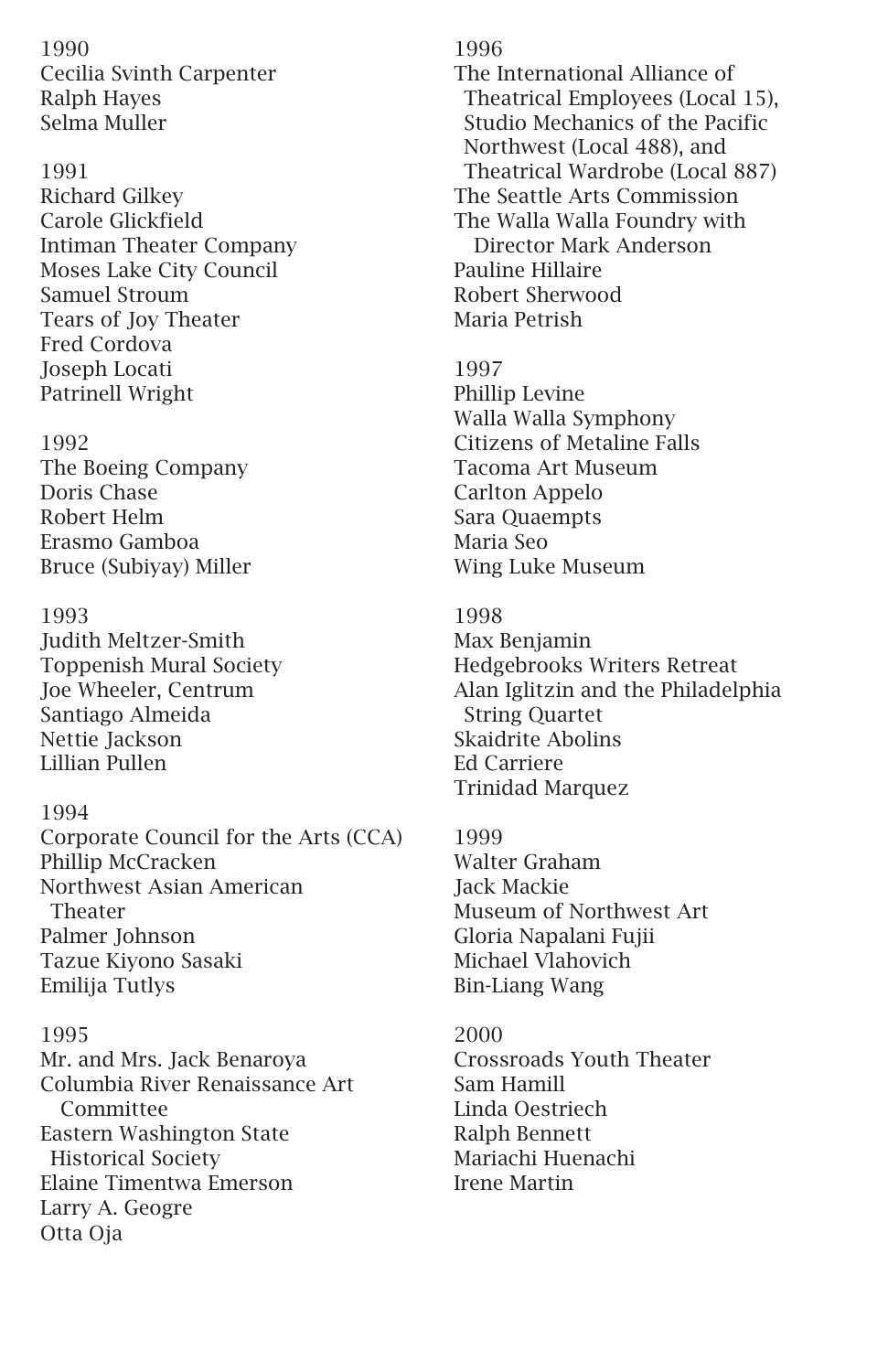2001 Artist Trust Carol Hassen Gail Tremblay Salvador Baldovinos Tatjana Krynytzky Hazel Pete

2002 No awards presented 2003 No awards presented 2004 No awards presented 2005 No awards presented

## 2006

Warren Chang Fabrication Specialities Ltd Southeast Effective Development (SEED) Arts Program Peter Donnelly Virginia Beavert Wilho Saari Wapato Indian Club

#### 2007

Richard Elliott Elizabeth Herres Miller Gage Academy of Art Michael Sandner Elaine Grinnell Pete Peterson, Sr. Skye K. Richendrfer

2008 No awards presented 2009 No awards presented 2010 No awards presented 2011 No awards presented

#### 2012

Book-It Repertory Theatre Robert Maki Lucia Perillo Bailadores de Bronce Heritage University Johnny Moses Maurice Rouman

2013 No awards presented

## 2014

Arts Council of Snohomish County (The Schack Arts Center) Norie Sato Speight Jenkins The Evergreen State College Longhouse Education and Cultural Center Earl Davis Johnpaul Jones

## 2015 Linda Hartzell Northwest Sinfonietta Jamie Valadez Northwest Heritage Resources Heidi Arbogast Benjamin Hunter

# 2016 Dr. Quinton Morris Oscar M. Galvan Asia Pacific Cultural Center Barbara Earl Thomas Vashon Center for the Arts

## 2017 Peter Christenson Terrance Robert Bernard Shaw Living Voices Lynn Di Nino Seattle Art Museum Deva Leinani Aiko Yamashiro

2018 Preston Singletary Jim Kelly Paul G. Allen Leah Wilson-Velasco Edmund Littlefield Jr. Mery Swanson Get Lit! Programs Patsy Surh O'Connell Port of Kennewick